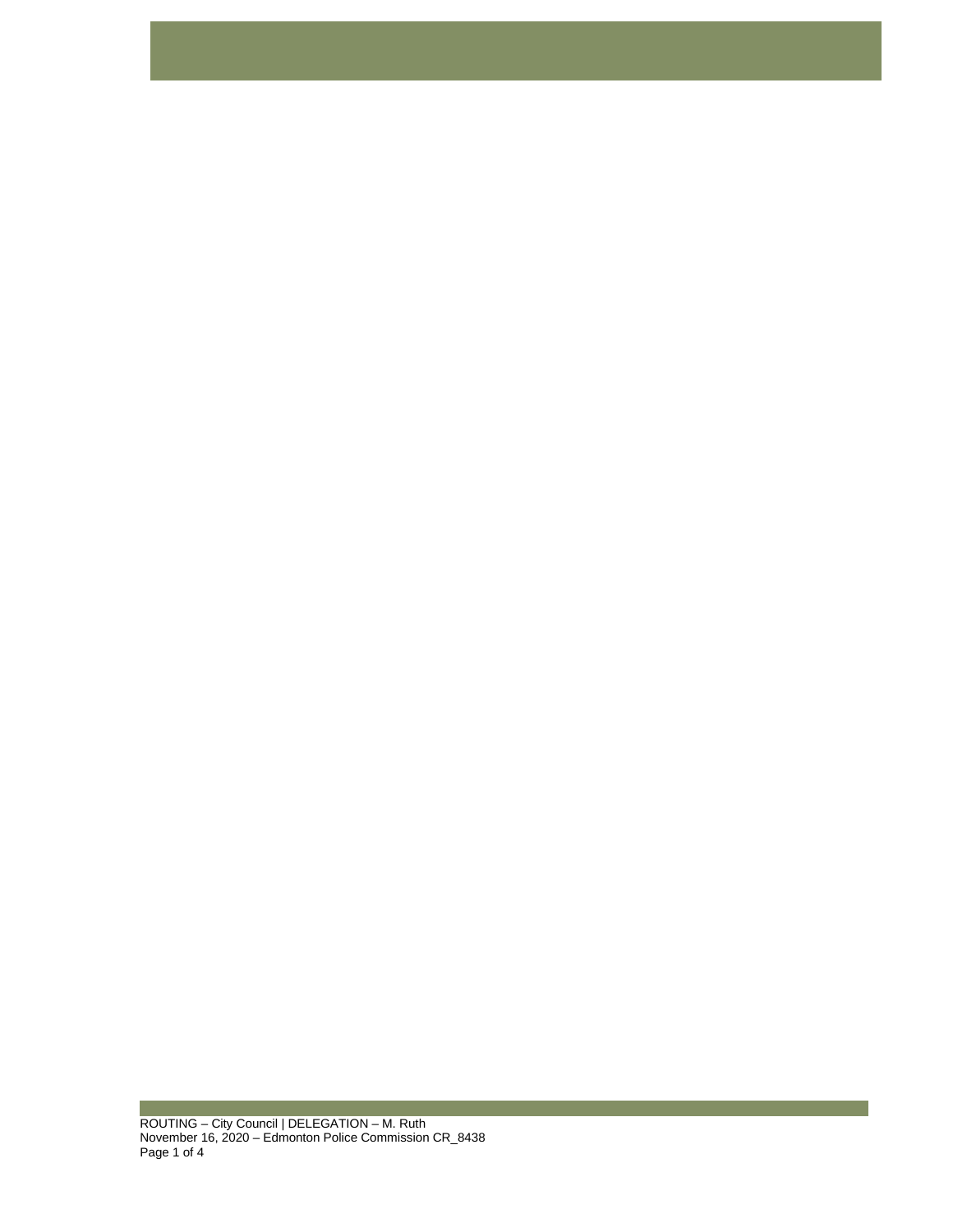# **Jurisdictional Scan of Alberta Municipal Experiences in Social Service Demands**

**Analysis**

### **Recommendation**

That the November 16, 2020 Edmonton Police Commission report CR\_8438 be received for information.

# **Previous Council/Committee Action**

At the July 6/8, 2020, City Council meeting, the following motion was passed:

That the Edmonton Police Commission:

"Work with Administration and the Mayor to approach other mid-sized and large cities in Alberta to jointly analyze the 'cracks in the system' in Alberta cities that drive higher crime, disorder, and demand for service for reactive community services."

# **Executive Summary**

**The Edmonton Police Commission recommends that the Community Safety and Wellbeing Taskforce be asked to further explore opportunities to improve service delivery within the human services ecosystem.**

This report outlines the similarities and differences of the systemic issues as well as causes and responses to them for the City of Edmonton as well as Calgary, Lethbridge, Red Deer, Grande Prairie, Medicine Hat, and the Regional Municipality of Wood Buffalo. The report also outlines input from key stakeholders within these regions and identifies the drivers of crime and social disorders. Attachment 1 provides further information on this topic and specific analysis on the perceived 'cracks in the system' at an operational level.

# **Report**

### Overview:

The Edmonton Police Commission recognizes that despite the efforts of many of the agencies and organizations currently working within the social services ecosystem, that 'cracks in the system' are still prevalent which impede the ability at an operational level to address the needs of vulnerable individuals.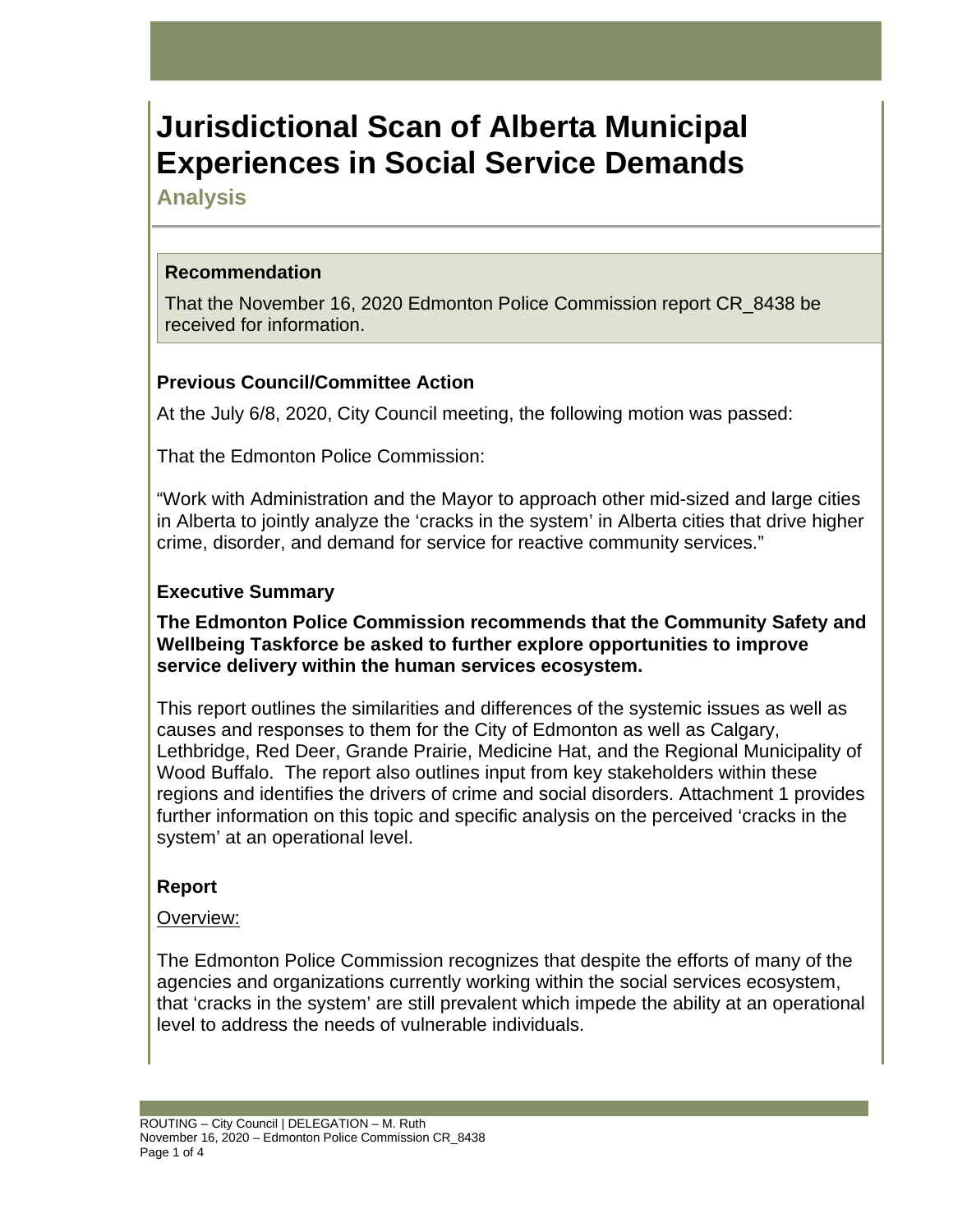#### **Jurisdictional Scan of Alberta Municipal Experiences in Social Services Demands**

Key stakeholders within Edmonton as well as Calgary, Grande Prairie, Lethbridge, Red Deer, Medicine Hat, and the Regional Municipality of Wood Buffalo all identified the following drivers of crime and social disorders:

- Mental Health / Trauma
- Addiction
- Homelessness
- Discrimination
- Poverty and Social Inequity
	- o Lack of affordable housing
	- o Income disparity

There is an identified lack of coordination and collaboration between existing service providers and no established continuum of care for high-risk individuals. Most of the program providers focus on programs as opposed to a client-centered approach which would provide wrap-around services for individuals with better outcomes especially for those with complex needs (i.e. two or more co-occurring conditions).

The City has four Situational Tables (multiple organizations that come together to facilitate wrap-around services for individuals) which would suggest that there is duplication of services within the system. These multiple situation tables may be associated with the lack of progress and ability to meet the City's objectives outlined in their Community Wellness Strategic Plan and that the approach within the human service ecosystem is uncoordinated.

These various agencies also do not share a set of priorities or corresponding performance metrics to evaluate the collective outcomes for individuals that they serve and the inability to collect and share date between organizations is perceived as a barrier. There is a lack of specific services within many of these organizations that can address cultural needs for Indigenous peoples as well as New Canadians.

The research shows that the 'cracks in the system' are not due to a lack of resources within the identified regions but relate to the siloed organizations and their operations that result in a fractured and incomplete response to individuals in need. There is inadequate detox and addiction treatment services, mental health support, 24/7 shelter access and affordable housing availability. The resources that are currently available must be reallocated based on the principle of a system-wide continuum of care that can be agreed upon by all relevant service providers in Edmonton.

# **Conclusion**

Multiple strategies exist between various not-for-profit organizations as well as various departments and institutions funded or operated by the City of Edmonton. Presently, there is no overarching strategic plan or applicable service model establishing shared priorities, performance metrics, and continuum of care.